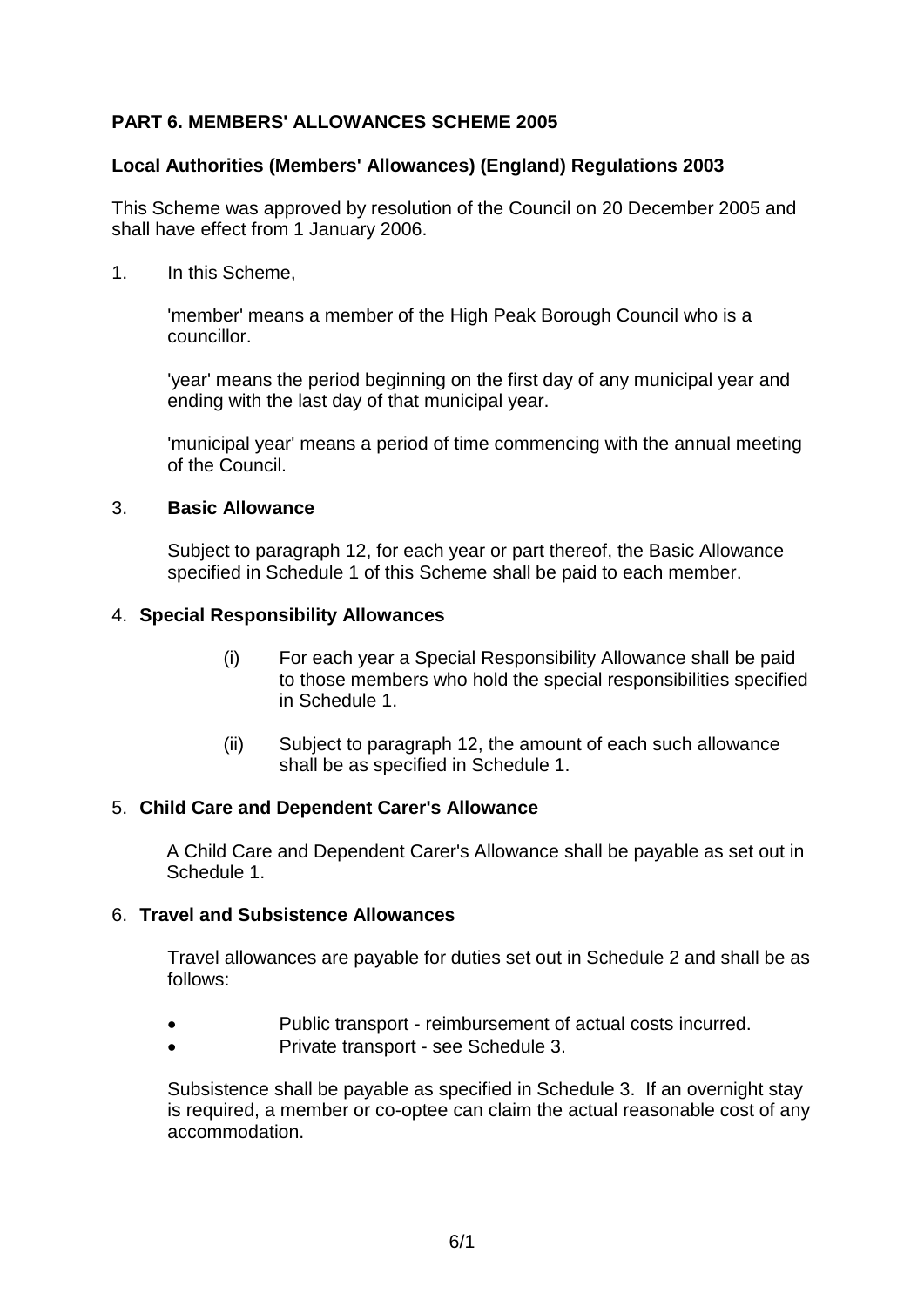## 7. **Co-optees**

Any co-optees, as permitted by the Council's Constitution, shall be paid a cooptee' Special Responsibility Allowance as specified in Schedule 1 to this Scheme, together with Travel and Subsistence Allowance and Child Care and Dependent Carer's Allowances on the same basis as any member of the Council.

#### 8. **Pensions**

Any member of the Council shall be eligible to join the Local Government Pension Scheme provided their allowances exceed £5,000 per annum.

#### 9. **Backdating**

The provisions of paragraphs 3, 4, 6 and 7 of this Scheme shall be implemented with effect from 1 January 2006.

An annual index shall be applied to the Basic Allowance, Special Responsibility Allowance, Co-optees Allowance and the rate for which the Dependent Carer's Allowance, the index being the annual national percentage pay increase received by local government staff.

#### 10.**Suspension of Allowances**

Where a Member is suspended, or partially suspended, from his or her responsibilities or duties as a member or co-optee of the Council in accordance with Part III of the Local Government Act 2000, that part of any allowance payable to that member or co-optee under this Scheme will be withheld or recovered. Subject to the outcome of any investigation, any amount withheld or recovered may be reimbursed.

## 11.**Renunciation**

A member or co-optee may by notice in writing given to the Monitoring Officer elect to forego any part of his or her entitlement to an allowance under this Scheme.

#### 12.**Part Year Entitlements**

(i) The provisions of this paragraph shall have effect to regulate the entitlements of a member or co-optee to Basic and Special Responsibility Allowances (as appropriate) where, in the course of any year, this Scheme is amended or that member or co-optee becomes, or ceases to be, a member or co-optee or accepts or relinquishes a special responsibility in respect of which a Special Responsibility Allowance is payable.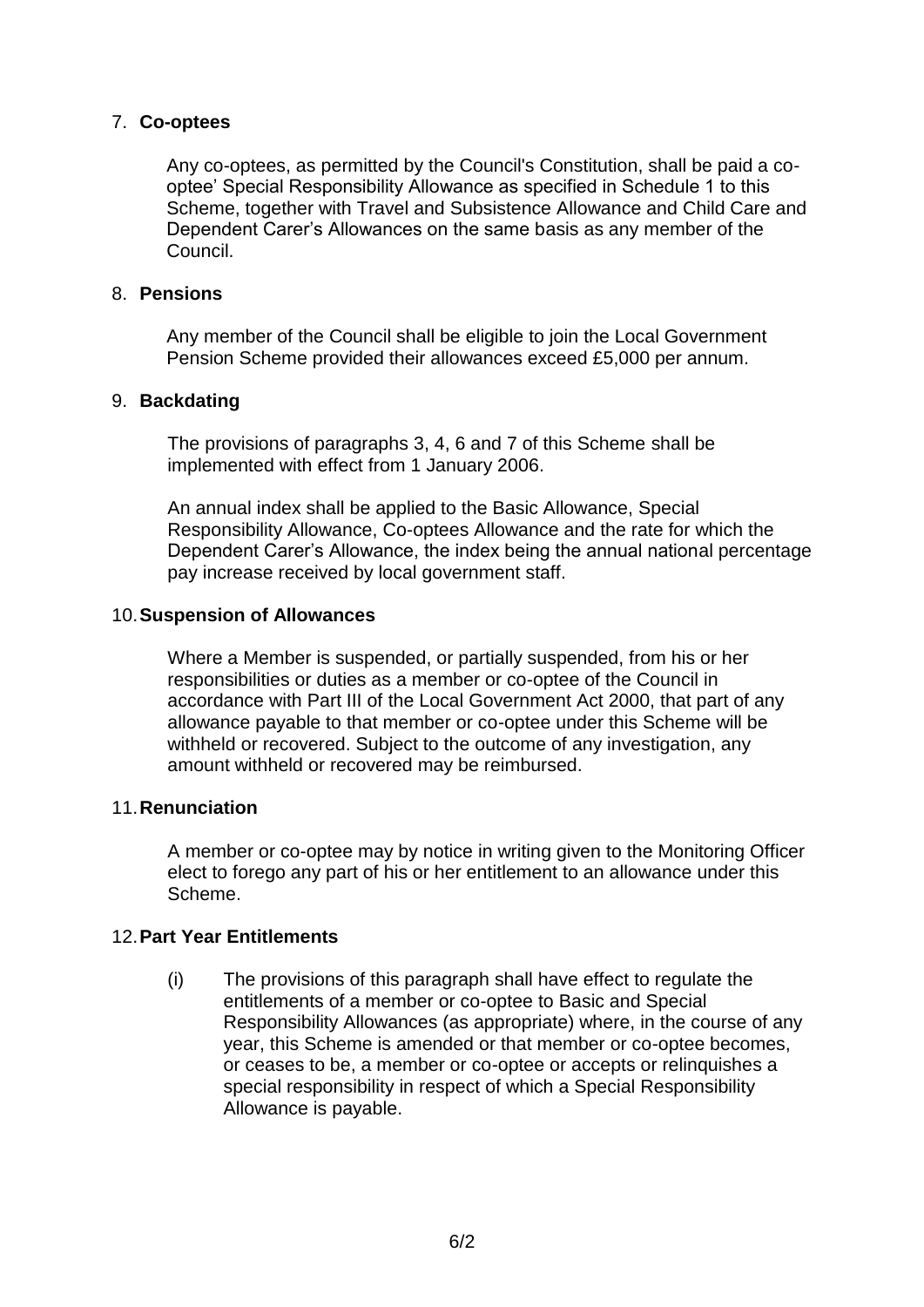- (ii) If an amendment to this Scheme changes the amount to which a member or co-optee is entitled by way of a Basic Allowance or a Special Responsibility Allowance, then in relation to each of the periods
	- (a) beginning with the municipal year and ending with the day before that on which the first amendment in that year takes effect; or
	- (b) beginning with the day on which an amendment takes effect and ending with the day before that on which the next amendment takes effect, or (if there is no amendment) the end of the year

the allowance paid shall be proportional to the number of days in that period to the number of days in the year.

- (iii) If an amendment to this Scheme changes the duties specified in Schedule 2 to this Scheme, the entitlement to Travel and Subsistence Allowance or Child Care and Dependent Carer's Allowance, shall be to the amount applicable under the Scheme when the duty is carried out.
- (iv) Where the term of office of a member begins or ends otherwise than at the beginning or end of a municipal year, the Basic Allowance paid shall be proportional to the number of days in that period to the number of days in the year.
- (v) Where the Scheme is amended as mentioned in sub-paragraph (ii), and the term of office of a member does not subsist throughout the period mentioned in sub-paragraph (ii) (a), the Basic Allowance paid shall be proportional to the number of days in the period of office of that member to the number of days in the year.
- (vi) Where a member or co-optee has during part of, but not throughout, a municipal year such special responsibilities as entitle him or her to a Special Responsibility Allowance, the Special Responsibility Allowance paid shall be proportional to the number of days during which that office is held to the number of days in the year.
- (vii) Where this Scheme is amended as mentioned in sub-paragraph (ii), and a member has during part but not the whole of, any such period, any special responsibilities as entitle him or her to a Special Responsibility Allowance, the Special Responsibility Allowance paid shall be proportional to the number of days during which the member has such special responsibilities to the number of days in the year.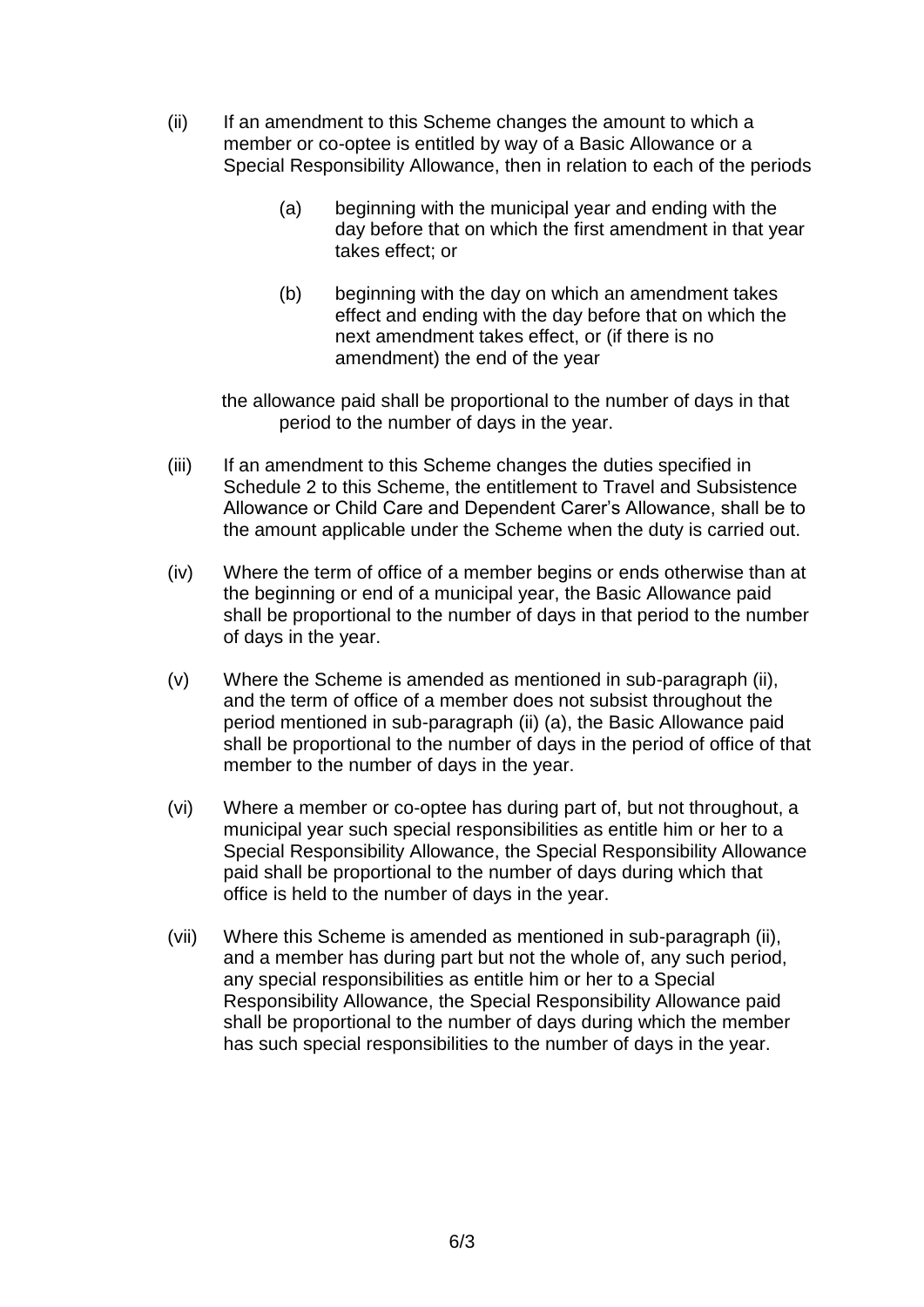## 13.**Claims and Payments**

Any claim for allowances other than the Basic and Special Responsibility Allowances, shall be made on the form provided by the Head of Personnel and Administration (also available on the intranet under 'Members' Forms') within three months of the end of the month in which the entitlement to the allowance arose.

#### 14.**Payment Shall Be Made**

- (i) In respect of Basic and Special Responsibility Allowances, subject to sub-paragraph (ii), in instalments of one-twelfth of the amount specified in this Scheme on the fifteenth day of each month, or the working day preceding that date.
- (ii) In respect of other allowances, on the fifteenth day of each month following the receipt of a claim, providing such claim is received no later than the end of the preceding month.
- (iii) Where a payment of one-twelfth of the amount specified in this Scheme in respect of a Basic Allowance or a Special Responsibility Allowance would result in the member or co-optee receiving more than the amount to which, by virtue of paragraph 12, he or she is entitled, the payment shall be restricted to such amount as will ensure that no more is paid than the amount to which he or she is entitled.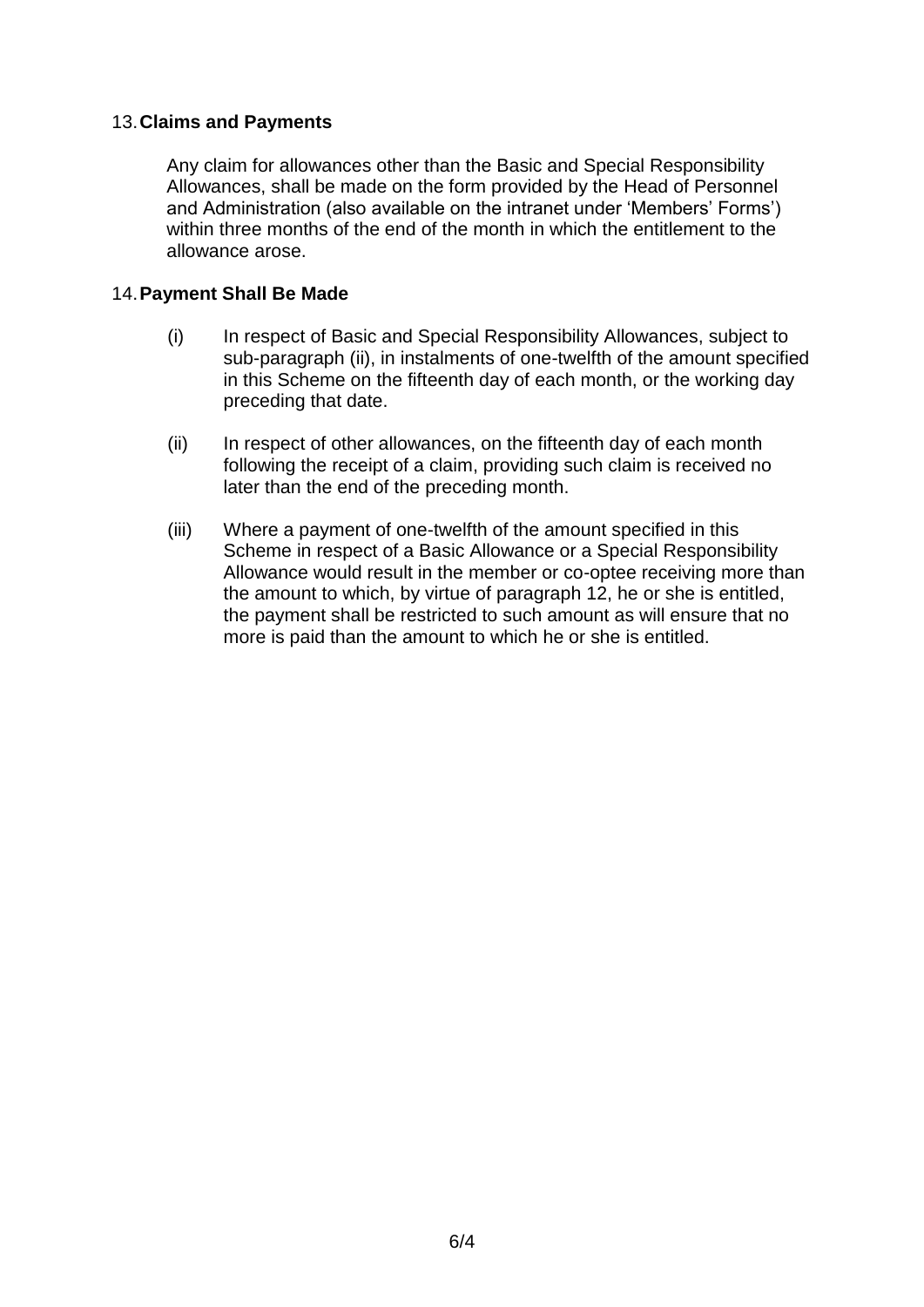#### **MEMBERS' ALLOWANCES SCHEME 2005 SCHEDULE 1**

# **BASIC ALLOWANCE**

Each member shall be entitled to a Basic Allowance of £3,002

#### **SPECIAL RESPONSIBILITY ALLOWANCES**

|                                               | £     |
|-----------------------------------------------|-------|
| Leader of the Council                         | 9,905 |
| Deputy Leader of the Council                  |       |
| <b>Executive Members</b>                      | 4,456 |
| <b>Chair of Corporate Select Committee</b>    |       |
| <b>Chair of Regeneration Select Committee</b> |       |
| <b>Chair of Community Select Committee</b>    |       |
| <b>Chair of Housing Select Committee</b>      | 1,485 |
| Chair of Audit & Regulatory Committee         | 1,980 |
| <b>Chair of Development Control Committee</b> | 2,970 |
| Vice Chair of Development Control Committee   | 1,485 |
| <b>Chair of Standards Committee</b>           |       |
| Parish Representatives to Standards Committee | 395   |
| <b>Chair of Licensing Committee</b>           | 600   |
| Vice Chair of Licensing Committee             |       |
| <b>Minority Group Leader</b>                  | 1,980 |
| <b>Independent Person</b>                     |       |
| <b>Independent Person Substitutes</b>         |       |

## **DEPENDENT CARER'S ALLOWANCE**

Payable in respect of child or dependent relative care whilst undertaking the qualifying duties specified in Schedule 2. The allowance shall be £4.04 per hour up to a maximum of £28.28 per day.

Revised 8 May 2013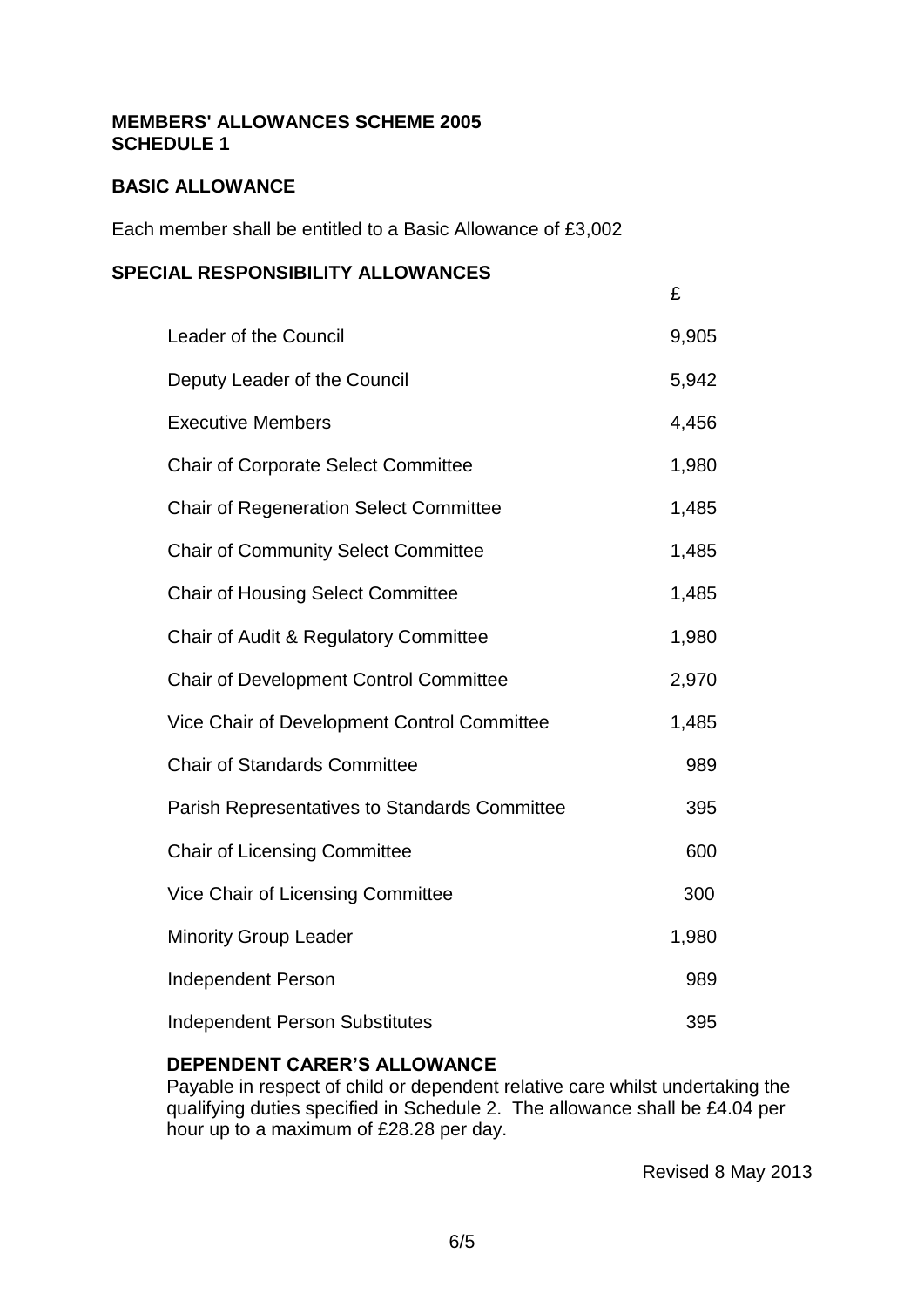# **MEMBERS' ALLOWANCES SCHEME 2005**

## **SCHEDULE 2**

Approved duties for the purpose of Travel and Subsistence Allowance and Child Care and Dependent Carer's Allowance:

- 1. A meeting of the Borough Council, Committee, Executive or Panel or of any Sub-Committee whether as a member, substitute or observer.
- 2. Site Inspections by members of the Council, Executive, a Committee, Panel or Sub-Committee approved by the Chief Executive.
- 3. Site Inspections by the Leader or Deputy Leader of the Council, a Chair or Vice-Chair of a Committee, Sub-Committee or Panel undertaken on his or her own authority, providing the visit is reasonably necessary to discharge his or her duties.
- 4. As Leader or Deputy Leader of the majority group on the Council (or, in the event of a coalition of groups, the Leader and Deputy Leader of the coalition), Leader of any opposition group on the Council, or a Chairman or Vice-Chairman of a Committee, Sub-Committee or Panel, any place within the High Peak Borough, within Derbyshire or within 30 miles of the Council's offices at Buxton, for the purposes of transacting Council business, provided that any other member of the Council may, attend in their place with the approval of the Chief Executive.
- 5. Subject to a limit of not more than three visits per member within each cycle of meetings, visits to offices of the Council for the purposes of conducting constituency business.
- 6. Government offices for the purposes of transacting Council business.
- 7. The Council's offices or other place within the High Peak at the request of the Chief Executive, an Executive Director or the Monitoring Officer.
- 8. Official and courtesy visits of a civic nature within the United Kingdom where (other than in the case of the Mayor or Deputy Mayor) first approved in writing by the Chief Executive.
- 9. Official openings, presentations or other events within the Borough where first approved in writing by the Chief Executive.
- 10 One meeting per calendar month of one of the recognised political groups on the Council.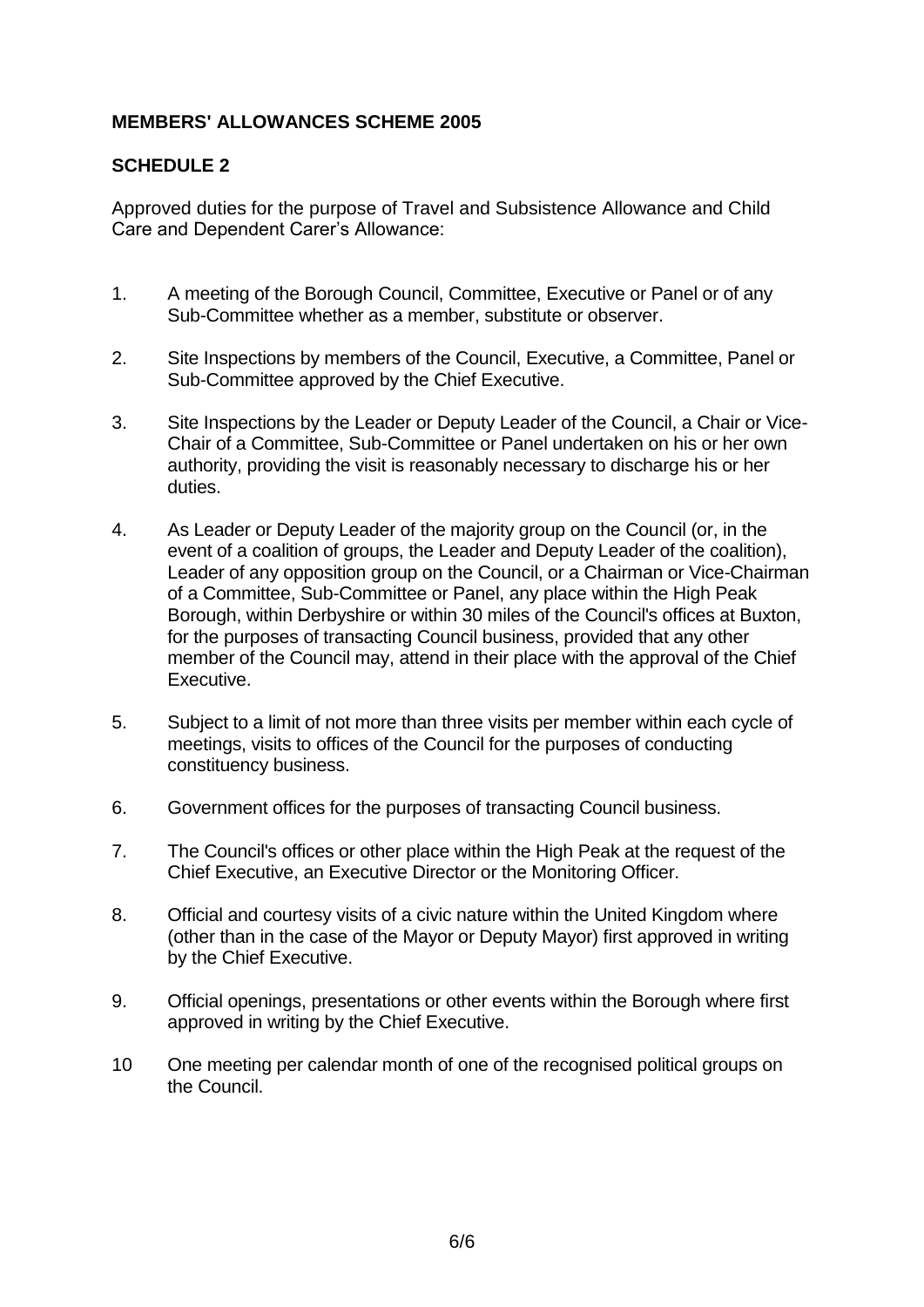- 11. A meeting of a body to which a member has been appointed by the Local Government Association or by the Derbyshire or East Midlands Local Government Association.
- 12. Training for Councillors with the approval of the Chief Executive.
- 13. As Leader of any duly notified political group on the Council, at any political group meeting organised under by or on behalf of the Local Government Association or the East Midlands Regional Local Government Association; provided that:
	- (a) the number of such visits shall in each case not exceed four per annum:
	- (b) any other member of the Council may attend in the place of a group Leader with the approval of the Chief Executive.
- 14. Other meeting or function, whether in the United Kingdom or abroad, where attendance has been approved in advance by the Chief Executive.
- 15. Attendance as the Council's appointee/nominee, or duly appointed substitute, at meetings of the following bodies, or at any Committee, Sub-Committee or Panel of such body.

Area Forums Buxton & District Local Quarries Joint Liaison Committee Buxton Volunteer Bureau Chapel Mobile Physiotherapy Service Crescent Joint Working Committee Derby & Derbyshire Economic Partnership Derbyshire Arts Partnership Derbyshire Dales & High Peak Local Strategic Partnership Derbyshire Economic Partnership Derbyshire Enterprise Agency Derbyshire Scrutiny Liaison Group Derbyshire T-Government Management Board Derbyshire Partnership Forum Derbyshire Sport Derbyshire Supporting People Partnership East Midlands Arts East Midlands Councils Glossop & District AgeUK Glossop & District Volunteer Centre Glossop/Bad Vilbel Twinning Association Glossop Community Transport Glossop Heritage Trust Glossop Vision Board Health & Safety Committee Heart of England Tourist Board High Peak Citizens Advice Bureau High Peak Joint Community Safety Partnership Strategy Group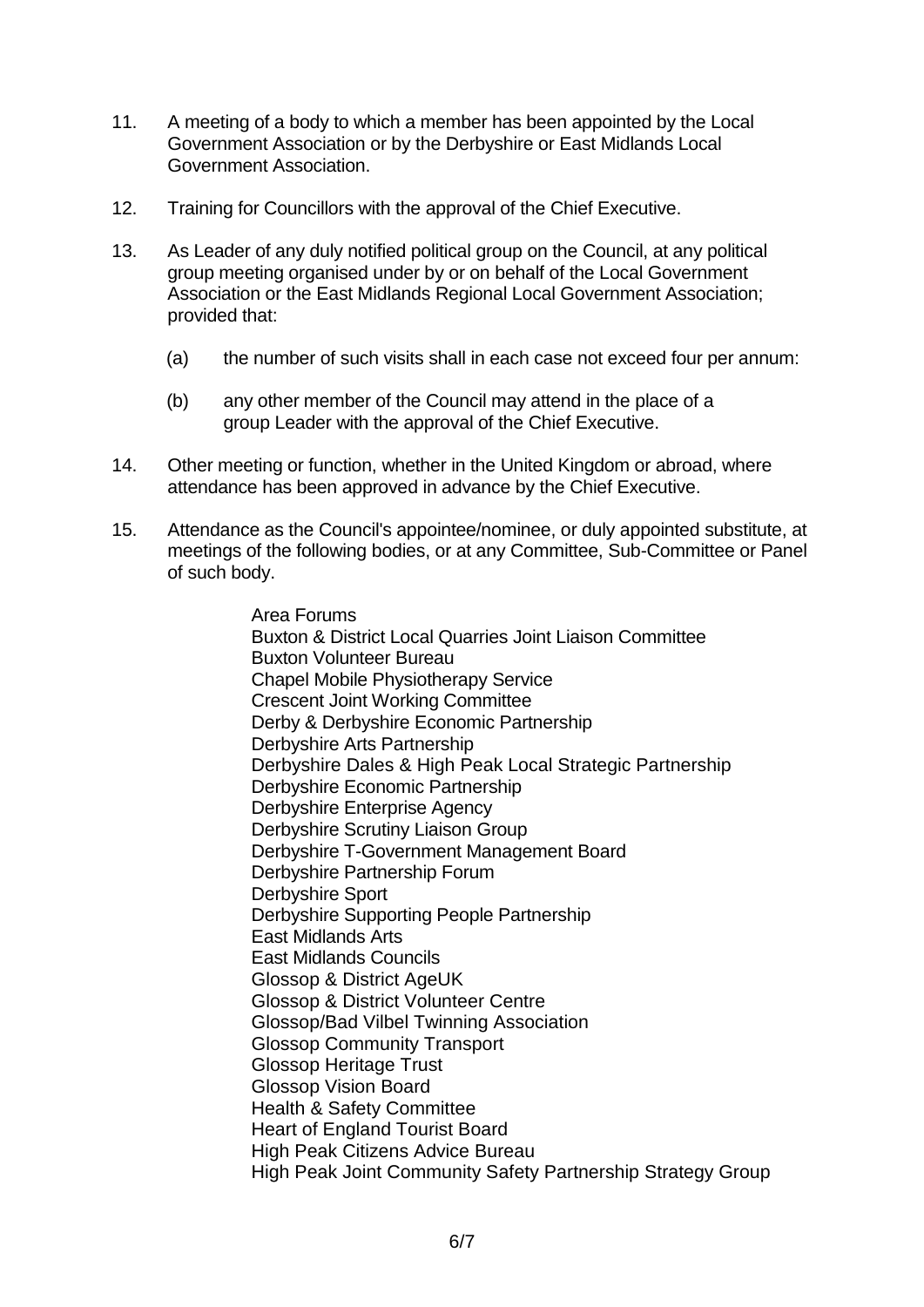High Peak Theatre Trust Limited Joint Consultative Committee Local Government Association Local Government Association - Derbyshire Local Government Association - Rural Commission Local Government Association - Urban Commission Mersey Basin Campaign New Mills & District Volunteer Centre Peak District Rural Forum Rural Action Derbyshire Tameside & Glossop NHS Foundation Trust Tenant Consumer Panels Torr Vale Mill Preservation Trust Limited Trans Pennine Trail Visit Peak District & Derbyshire Volunteer Centre Glossop & District Whaley Bridge Sports Association